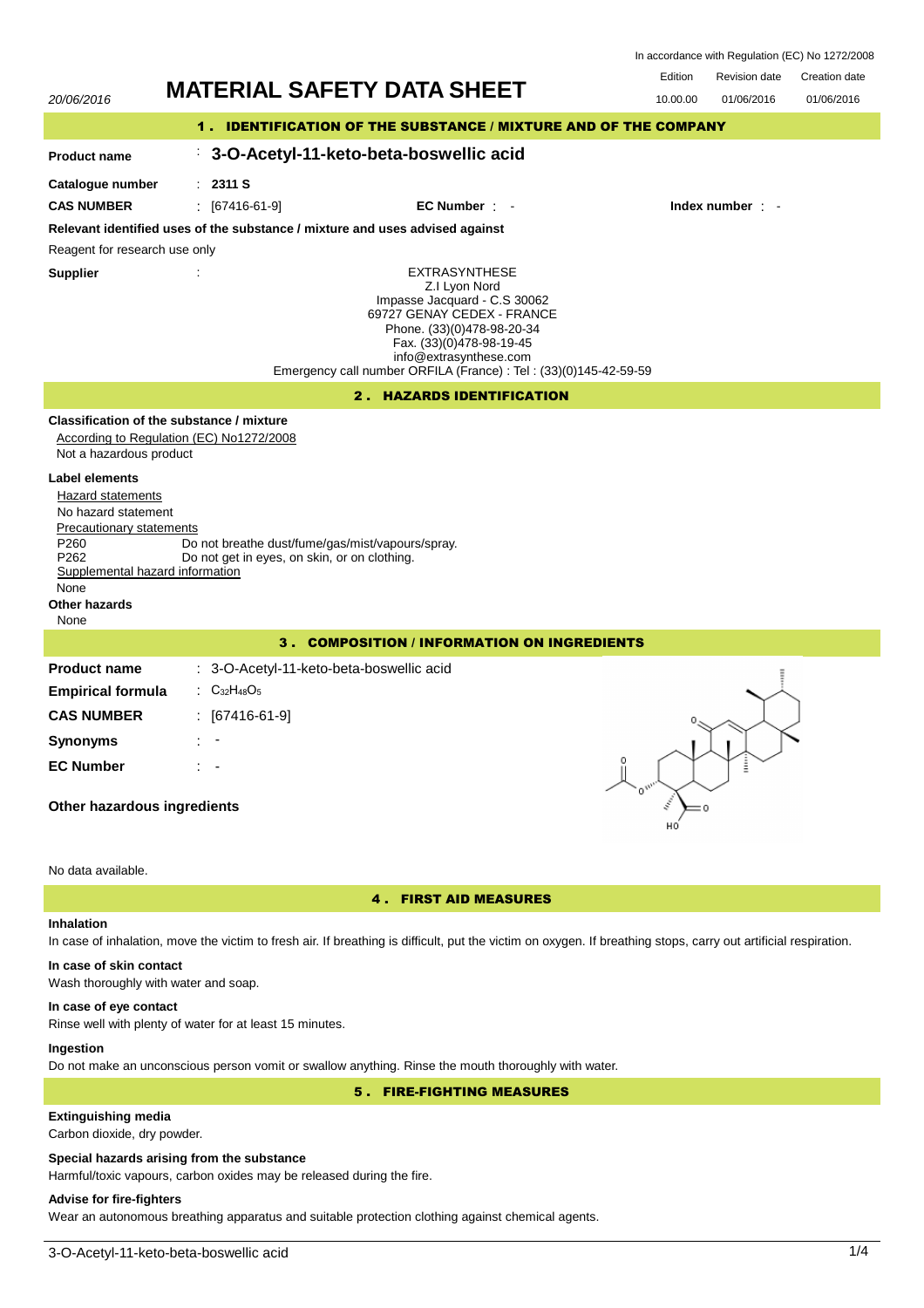#### 6 . ACCIDENTAL RELEASE MEASURES

#### **Personal precautions**

Use personal protective equipment. Evacuate the personnel from the contaminated zone. Ensure adequate ventilation.

## **Environnemental precautions**

Keeping away from drains, surface and ground waters.

#### **Methods and materials for containment and cleaning up**

Clean up without creating dust and place in adapted and sealed containers for elimination. Wash the contaminated aera with water and soap. Confine washing water and dispose of it complying with the local regulations. After cleaning, quickly eliminate traces of water with a product absorbing liquids (for example : sand, sawdust, universal binder, Kieselguhr).

## 7 . HANDLING AND STORAGE

## **Precautions for safe handling**

Avoid formation of dust. Avoid contact with skin and eyes. During handling, wear suitable personal protective equipment (see section 8). Follow the normal measures for preventive fire protection.

**Specific handling** No data available.

**Specific end use(s)**

## No data available

#### **Conditions for safe storage, including any incompatibilities**

Store in a cool well-ventilated place. Keep container tightly closed in a dry place away from light.

Store at <+8°C

## 8 . EXPOSURE CONTROL/PERSONAL PROTECTION

## **Respiratory protection**

Wear imperatively an appropriated mask/respirator, tested and approved by standards such as NIOSH (US) or CEN (EU).

#### **Hand protection**

Handle with protective gloves. The selected gloves have to satisfy the specifications of EU Directive 89/686/EEC and the standard EN 374 derived from it.

## **Eye protection**

Wear safety glasses.

## **Skin protection**

Wear suitable protective clothing according to the quantity and the level of activity of the substance at the workplace.

|                                                       | <b>9. PHYSICAL AND CHEMICAL PROPERTIES</b> |  |
|-------------------------------------------------------|--------------------------------------------|--|
| Information on basic physical and chemical properties |                                            |  |
| Physical state                                        | : Powder                                   |  |
| Color                                                 | : White                                    |  |
| Solubility in                                         | : No data available.                       |  |
| Melting point                                         | : No data available.                       |  |
| Initial boiling point                                 | : No data available.                       |  |
| Flash point                                           | : No data available.                       |  |
| рH                                                    | : No data available.                       |  |
| Partition coefficient: n-octanol/water                | : No data available.                       |  |
| Auto-ignition temperature                             | : No data available.                       |  |
| Decomposition temperature                             | : No data available.                       |  |
| Viscosity                                             | : No data available.                       |  |
|                                                       |                                            |  |

## **Other information**

No data available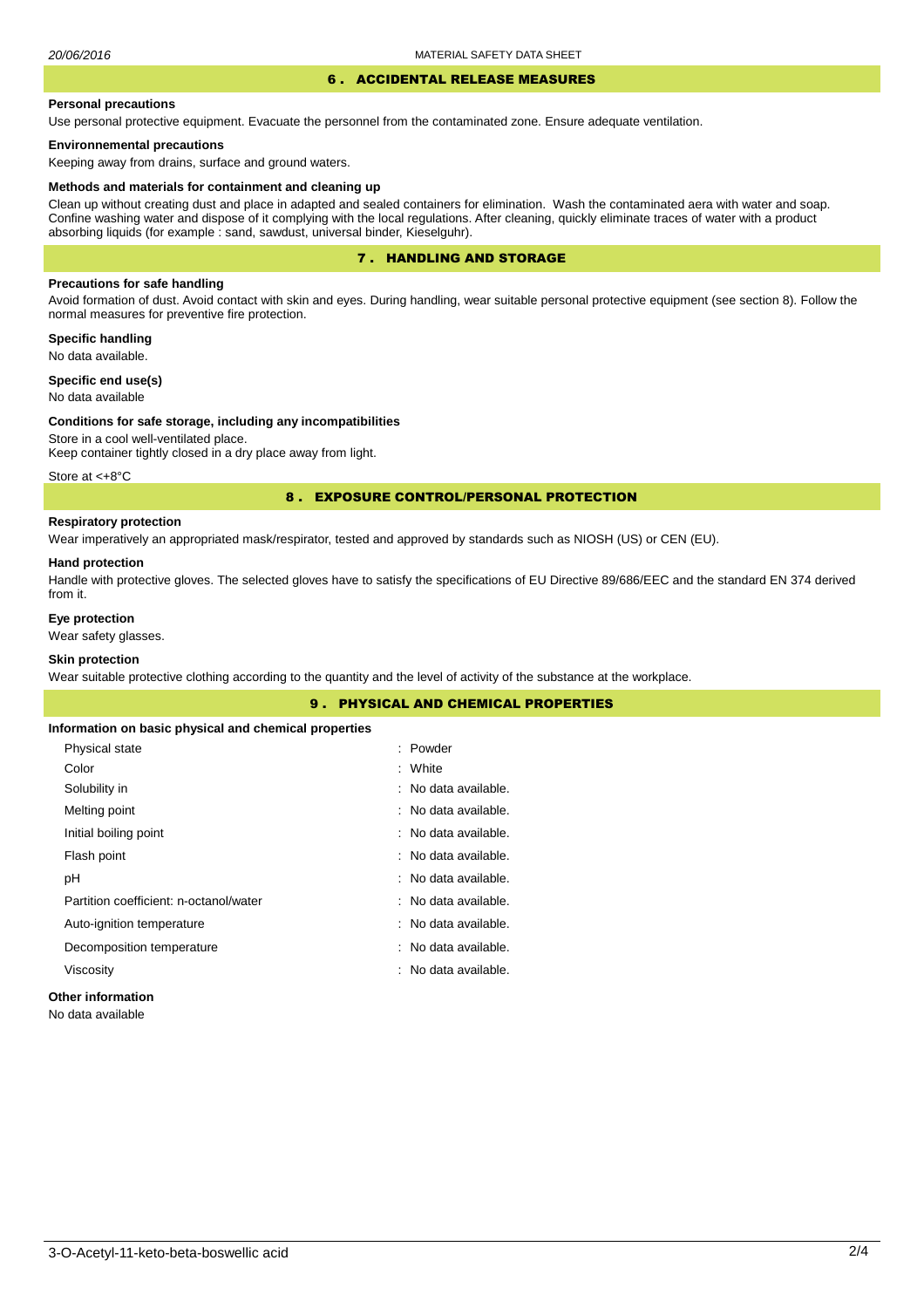#### 10 . STABILITY AND REACTIVITY

#### **Reactivity**

No data available.

## **Chemical stability**

Stable under recommanded storage conditions.

#### **Possibility of hazardous reactions**

No hazardous reactions during storage and handling complying with the instructions.

**Conditions to avoid**

No data available.

**Incompatible materials**

No data available.

#### **Hazardous decomposition products**

No hazardous decomposition products if the instructions for handling and storage are respected. During high overheating of the substance or during a fire, hazardous decomposition products may be produced.

## 11 . TOXICOLOGICAL INFORMATION

## **Acute oral toxicity**

No data available.

## **Acute dermal toxicity**

No data available.

## **Acute inhalation toxicity**

No data available.

### **Skin Corrosion**

No data available.

#### **Skin Irritation**

No data available.

#### **Serious Eye Damage**

No data available.

## **Eye Irritation**

No data available.

## **Respiratory Sensitisation**

No data available.

#### **Skin Sensitisation**

No data available.

## **Germ Cell Mutagenicity**

No data available.

## **Carcinogenictiy**

No data available.

## **Reproductive Toxicity**

No data available.

## **Specific Target Organ Toxicity - Single Exposure**

No data available.

## **Specific Target Organ Toxicity - Repeated Exposure**

No data available.

#### **Aspiration Hazard**

No data available.